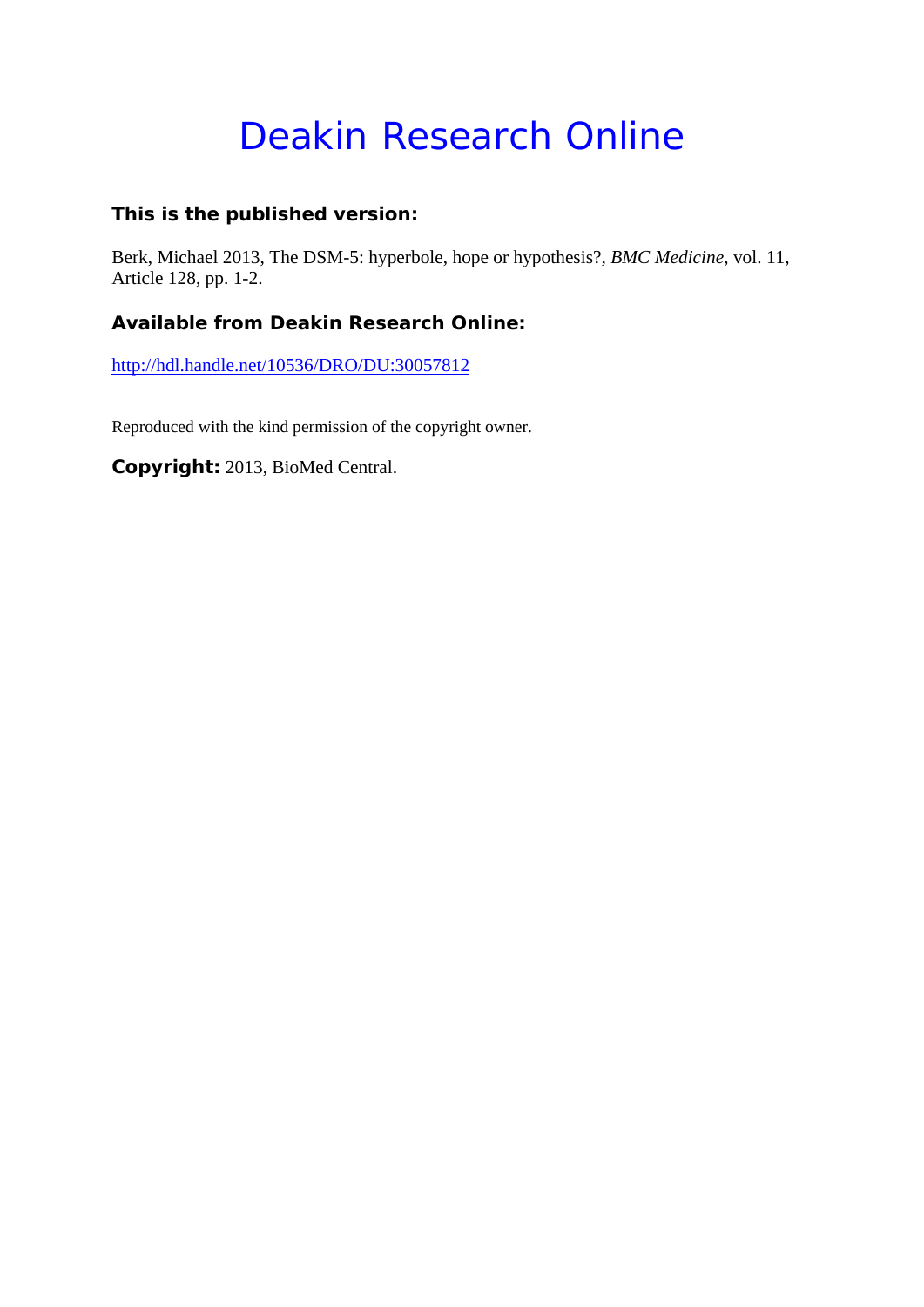# EDI TORIA L Open Access



# The DSM-5: Hyperbole, Hope or Hypothesis?

Michael Berk<sup>1,2</sup>

## Abstract

The furore preceding the release of the new edition of the Diagnostic and Statistical Manual of Mental Disorders (DSM-5) is in contrast to the incremental changes to several diagnostic categories, which are derived from new research since its predecessor's birth in 1990. While many of these changes are indeed controversial, they do reflect the intrinsic ambiguity of the extant literature. Additionally, this may be a mirror of the frustration of the field's limited progress, especially given the false hopes at the dawn of the "decade of the brain". In the absence of a coherent pathophysiology, the DSM remains no more than a set of consensus based operationalized adjectives, albeit with some degree of reliability. It does not cleave nature at its joints, nor does it aim to, but neither does alternate systems. The largest problem with the DSM system is how it's used; sometimes too loosely by clinicians, and too rigidly by regulators, insurers, lawyers and at times researchers, who afford it reference and deference disproportionate to its overt acknowledged limitations.

Keywords: DSM-V, Diagnosis, Pathophysiology, DSM-V, Symptoms, Classification

"Essentially, all models are wrong, but some are useful." GEP Box [\[1\]](#page-2-0)

## Editorial

There has been collective flurry of introspection, debate and controversy about the impact and relevance and criteria for the diagnoses proposed in the upcoming Diagnostic and Statistical Manual of Mental Disorders (DSM), Fifth Edition (DSM-5). At least part of the issue is the prevailing zeitgeist; the launch of the DSM-III over three decades ago was paralleled by a retrospectively unrealistic enthusiasm for the manual, its validity and the potential to haul a psychoanalytically oriented discipline into a scientific era. The fundamental problem however remains; the DSM is a symptom based classification, and there remains no coherent pathophysiological foundation for the discipline, the edifice on which medical nosology traditionally is built. It is unrealistic to expect phenomenology to track pathophysiology; nowhere in the rest of medicine does this occur. Cough, pyrexia or pain are all pleomorphic manifestations of diverse pathologies, and depression, anxiety and psychosis are unlikely to be different. The issue is

Correspondence: [mikebe@barwonhealth.org.au](mailto:mikebe@barwonhealth.org.au) <sup>1</sup>

expecting it to be so, as the fundamental validity of the system is clearly absent, but equally obviously, no valid alternate system is in sight.

The climate has thus swung to a wintery disillusionment regarding the perceived failures of the system, with little enthusiasm for the changes, and in particular the expansion of the number and subtypes of diagnostic categories. An analogy is color; using the analogy that we have no idea of the physics of light, that the construct of wavelength even exists, let alone determines color, is it useful to replace "blue" with a series of subtypes of "blue" turquoise, aquamarine, azure, etc.? In this regard, the expanded DSM-5 categorisation represents a greatly expanded series of adjectives or metaphors, able to describe what we see in a manner that is defined with some reliability, even if it fails to explain why blue really is blue.

Biomarker research has largely not supported this current nosology, with markers of cognition, imaging, genetics, inflammation, oxidative stress and neurotrophins showing remarkable homology across categories. Categories including psychotic, mood, personality disorders, and anxiety disorders are associated with common etiological factors including early childhood experiences, social stressors, trauma, personality styles, interpersonal, family, lifestyle, medical, with each factor playing a differential role for each person. Lastly, with the possible exception of lithium, where lithium responsivity does seem to parse a clinically meaningful subgroup, almost all psychotropics



© 2013 Berk; licensee BioMed Central Ltd. This is an Open Access article distributed under the terms of the Creative Commons Attribution License (<http://creativecommons.org/licenses/by/2.0>), which permits unrestricted use, distribution, and reproduction in any medium, provided the original work is properly cited.

<sup>&</sup>lt;sup>1</sup>School of Medicine, Deakin University, Barwon Health, Ryrie Street, Geelong, VIC 3220, Australia

<sup>&</sup>lt;sup>2</sup>Department of Psychiatry, Orygen Research Centre, and the Florey Institute for Neuroscience and Mental Health, The University of Melbourne, Parkville, VIC 3052, Australia